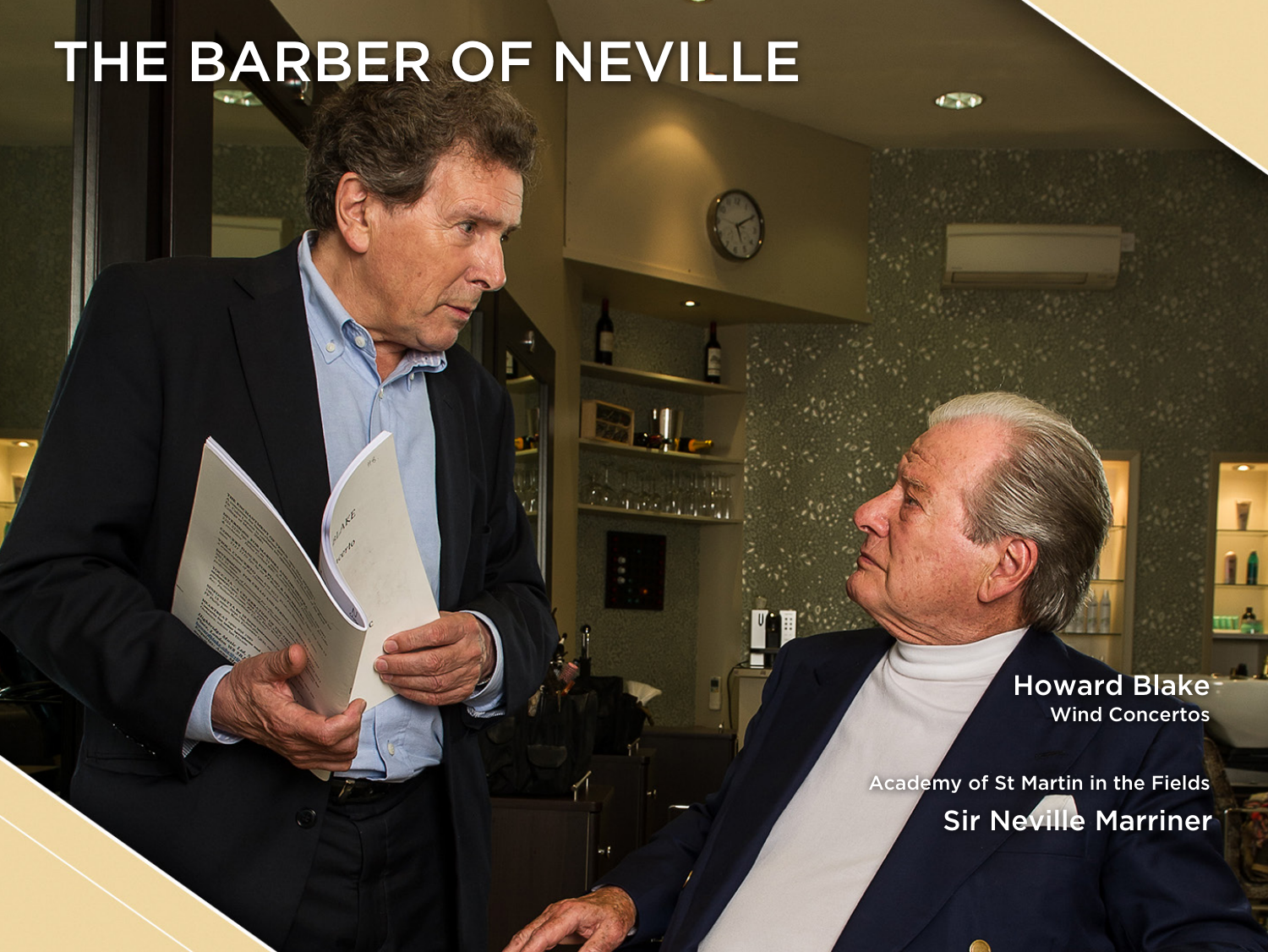#### **FLUTE CONCERTO** op. 493a (1996) Concerto for flute and string orchestra

| 1. Allegro cantando         | 3.48 |
|-----------------------------|------|
| 2. Scherzo con Spirito 3.41 |      |
| 3. Andante espressivo       | 2.64 |
| 4. Marcia Grazioso          | 6.10 |

#### *Soloist: Jaime Martin*

Premiere recording

The first movement begins with a long-drawn-out melody which the flute 'sings' and then elaborates expressively. The scherzo is a rapid, syncopated movement with a 'floating' middle section, the Andante is a slow theme and variation culminating in a short cadenza which leads to the fourth movement, a mischievous 'whistling' march. However, the bustle and gaiety of this lively movement is interrupted by a second cadenza from which reemerges a shimmering version of the theme from the first movement that accelerates into a short, energetic Coda.

**CLARINET CONCERTO** op. 329a (1984/2010) Concerto for clarinet and chamber orchestra 1Flute, 1 Oboe, 1 Cor Anglais, 2 Horns in F, 2 Bas-

- 5. Invocation: Recitativo Moderato, molto deciso7. 51
- 6. Ceremony: Recitativo Lento Serioso 7. 12

soons, Solo Clarinet and string orchestra

7. Round Dance: Vivace 6. 28

#### *Soloist: Andrew Marriner*

Premiere recording in this new edition

The concerto was originally commissioned from the composer by clarinettist Dame Thea King and the first performance given by her in the Queen Elizabeth Hall in May 1985 with the English Cham- ber Orchestra. A recording was made for Hyperion Records supervised by Ted Perry. However, the publishing rights at that time were administered

by Faber Music who insisted that the composer rewrite some of the passage-work in the first movement. A second performance was scheduled in Valencia a short while afterwards and a revised clarinet part was prepared for performance. Unfortunately this part was not given to Dame Thea by Faber Music until the very last moment, allowing her no time to study it. She was upset and put the work aside, never to perform it again. In 2010 the composer was persuaded to re-examine the additions he had once made and this edition, with the Opus number 329a, re-instates them. A nine-bar recitative leads to the first movement, 'Invocation', which develops a mysterious, syncopated theme in G minor. A horn note dies away to a second recitative which leads to the slow movement, 'Ceremony', a hushed cantilena using the clarinet's capacity for sustained lyricism. The third movement uses its capacity for rapid passagework in the form of a restless but exuberant 'Round Dance'.

#### **BASSOON CONCERTO** op. 607 (1971/2009) Concerto for bassoon and string orchestra

8. Moderato 6. 10 9. Larghetto 2.50<br>10 Presto 3.35 10. Presto

#### *Soloist: Gustavo Nunez*

Premiere recording

The bassoon has an innate ability to jump large intervals within its register and the first movement makes use of this in a varied and often emotional dialogue with the orchestra. The slow movement seems somewhat slender, following a simple line against antiphonal pizzicati figures, but the pattern curiously works its way to a moving climax before dwindling to nothing under a long-held solo note. The presto is rumbustious, virtuosic and slightly jazzy but a coda emerges with poignant shades of both first and second movements before dancing gaily to its close.

## **SERENADE FOR WIND OCTET** op. 419 (1990)

2 oboes, 2 clarinets, 2 horns, 2 bassoons

| 11. Grazioso con moto             | 6.30 |      |    |
|-----------------------------------|------|------|----|
| 12. Serioso come una marcia lente |      |      | 4. |
| ٦n                                |      |      |    |
| 13. Molto vivace, capriccioso     |      | 3.40 |    |

### *Ensemble from players of the Academy of St Martin in the Fields.*

Premiere recording

The wind octet is a sound for the open air and for performance on warm summer evenings in elegant squares of European cities. The first movement is gracious, but with plenty of energy, a profusion of melody and rhythm and a sense of life bubbling over. Beginning with a poignant oboe solo, the second movement is sad and serious, rather like a slow march. The third movement is capricious, light and breathless, proceeding with speed and high spirits. The work is not a serenade to any one person, but to all who love life, both happy and sad.